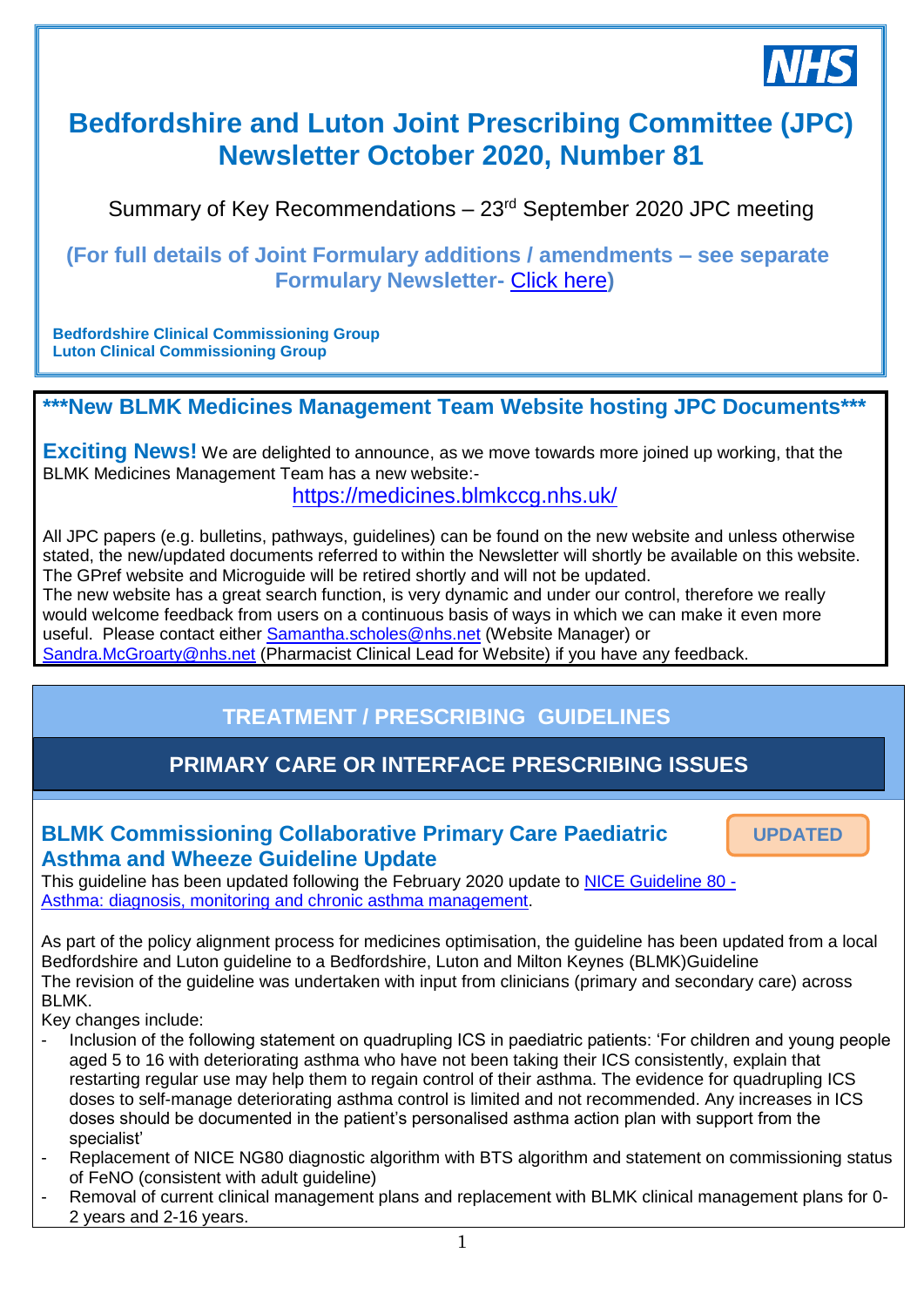This updated guideline was ratified at the September JPC meeting, but following current due process during the CCG re-organisation, will require ratification at the next MKPAG meeting in November. The updated guideline will be added to the website following the MKPAG ratification.

### **Primary Care Guidelines for the Management of Chronic Non-Cancer Pain in Adults UPDATED**

The JPC supported a minor update to the guidelines i.e a link to the Oxford opioid conversion chart replaces Appendix 10 (Opioid Dose Conversions) in the guideline.

### **Primary Care Osteoporosis Treatment Guidelines**

The JPC supported a minor update to the guideline (removal of an 'out of date' reference).

## **JPC BULLETINS / FACT SHEETS**

## **Choice of Melatonin Preparation:– Bulletin 290**

The JPC endorsed the Choice of Melatonin bulletin produced by East London Foundation Trust. The gives an update on recently licensed melatinon products with the aim to provide prescribers with a guide on what can be prescribed. These recommendations relate to use in **new patients:-**

#### **Recommended**

First line choice is Circadin® (melatonin m/r 2 mg tablets) with an unlicensed oral suspension 10mg/5ml (Sugar free/alcohol free and propylene glycol free) as an alternative for patients who cannot use the tablets. This product replaces the 5mg/5mL oral suspension in the shared care guideline which had been updated to reflect this. **Prescribers are requested to prescribe the oral suspension as follows:-**

Melatonin 10mg/5ml oral suspension

#### **Not Recommended**

Slenyto® (Melatonin prolonged release) 2mg/5mg tablets are not recommended for use in either primary or secondary care as the preparation is not deemed cost-effective. (See also Bulletin 291, EoE PAC<sup>\*</sup> recommendations on the use of Slenyto® below)

The Colonis® preparations (licensed for the short term treatment of jet lag in adults) are not recommended for use as the summary of product characteristics states that they should not be used in children and adolescents due to safety and efficacy concerns. In addition, the oral solution contains propylene glycol and sorbitol as excipients which maybe potentially problematic when used in children.

## **Melatonin (Slenyto®) 1mg and 5mg prolonged-release tablets (EoE PAC)** - **Bulletin 291**

The JPC endorsed the following EoE PAC\* guidance statement and recommendations:-

- Commissioning of melatonin (Slenyto®) for the treatment of insomnia in children and adolescents aged 2 to 18 years with autism spectrum disorder and/or Smith-Magenis syndrome, where sleep hygiene measures have been insufficient, is **not recommended** as the case for cost effectiveness has not been proven.
- Off label use for any other indication is **not recommended**.

 These recommendations will be reviewed in the light of new evidence on cost effectiveness. \*East of Englamd Priorities Advisory Committee



**NEW**



**UPDATED**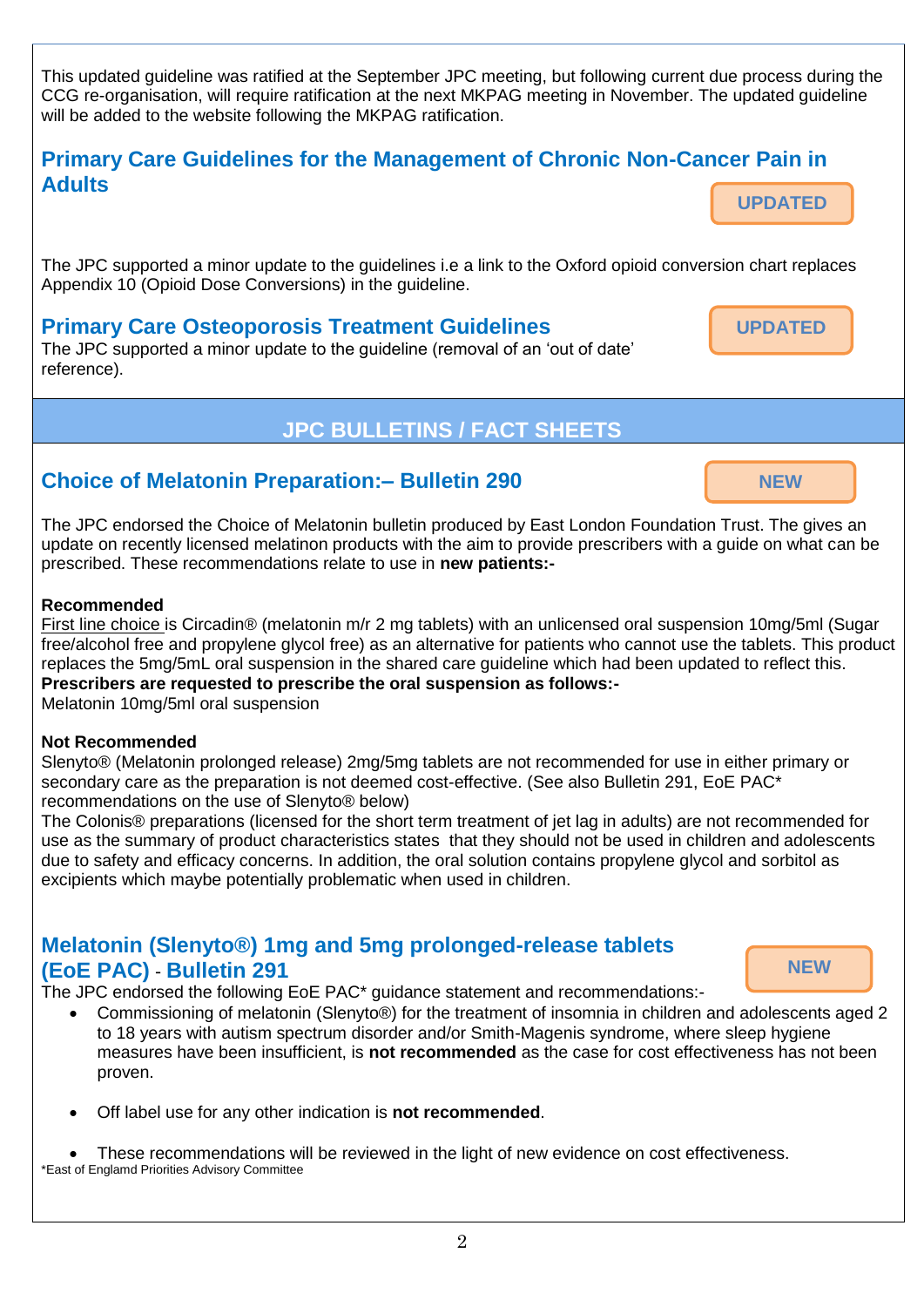### **SHARED CARE GUIDELINES**

### **Acamprosate for Alcohol Dependence Shared Care Guideline**

This shared care guideline has now been updated. GP's will be asked to take over prescribing and monitoring of patients receiving acamprosate for alcohol dependence after the patient has been stabilised on treatment by the relevant Specialist Team (P2R or Resolution).

### **Lithium Shared Care Guideline**

As part of routine updating of JPC documents, the Lithium shared care guideline has been updated in consultation with local specialists and the Local Pharmaceutical Committee (LPC).

## **Alemtuzumab Shared Care Guidelines**

The JPC has approved previous versions of the guideline which has been produced by Cambridgeshire University Hospital Trust and ratified by the Cambridgeshire and Peterborough Area Prescribing Committee. This JPC ratified update incorporates the recent MHRA safety alerts and clarifies GP prescribing responsibilities in more detail.

## **SECONDARY CARE PRESCRIBING / COMMISSIONING ISSUES**

## **Nebulised Tobramycin and Colistimethate sodium for Non-Cystic Fibrosis Bronchiectasis - Criteria for use in adults**

The Committee agreed to support criteria (developed in consultation with local respiratory specialists) for the use of nebulised tobramycin and colistimethate sodium in adult patients with non-cystic fibrosis bronchiectasis. Prescribing responsibility for nebulised tobramycin will remain with the hospital specialist, however for Colistimethate sodium, Specialist's will initiate prescribing with GP's continuing.

## **Moderate to Severe Ulcerative Colitis Treatment Pathway**

This pathway has been updated (in consultation with local specilaists) to incorporate the recently published [NICE TA 633](https://www.nice.org.uk/guidance/TA633) - Ustekinumab for treating moderately to severely active ulcerative colitis

## **Liothyronine Injection Position Statement– Bulletin 275**

The Liothyronine Injection guidance statement has been updated to include some additional recommendations from EoEPAC\*. Specifically, the addition of the following recommendation:-

 Commissioning of liothyronine injection for the management of organ donors after brain death is not currently recommended

## **Vedolizumab (Subcutaneous Injection)**

The JPC supported the introduction of subcutaneous vedolizumab as it provides advantages in terms of increasing patient access to treatment and is in addition, cost-effective to the Health Economy

## **Botulinum Toxin A for treating masseteric hypertrophy and Temporomandibular Joint (TMJ) Disorders in adults aged 18 years and over**

3

The East of England Priorities Advisory statement and recommendations were supported by the Committee. The criteria for use are very similar to the existing JPC criteria for the masseteric hypertrophy indication.

**UPDATED and NEW**

**NEW**

**NEW**

**UPDATED**

**UPDATED**

**UPDATED**

**UPDATED**

**UPDATED**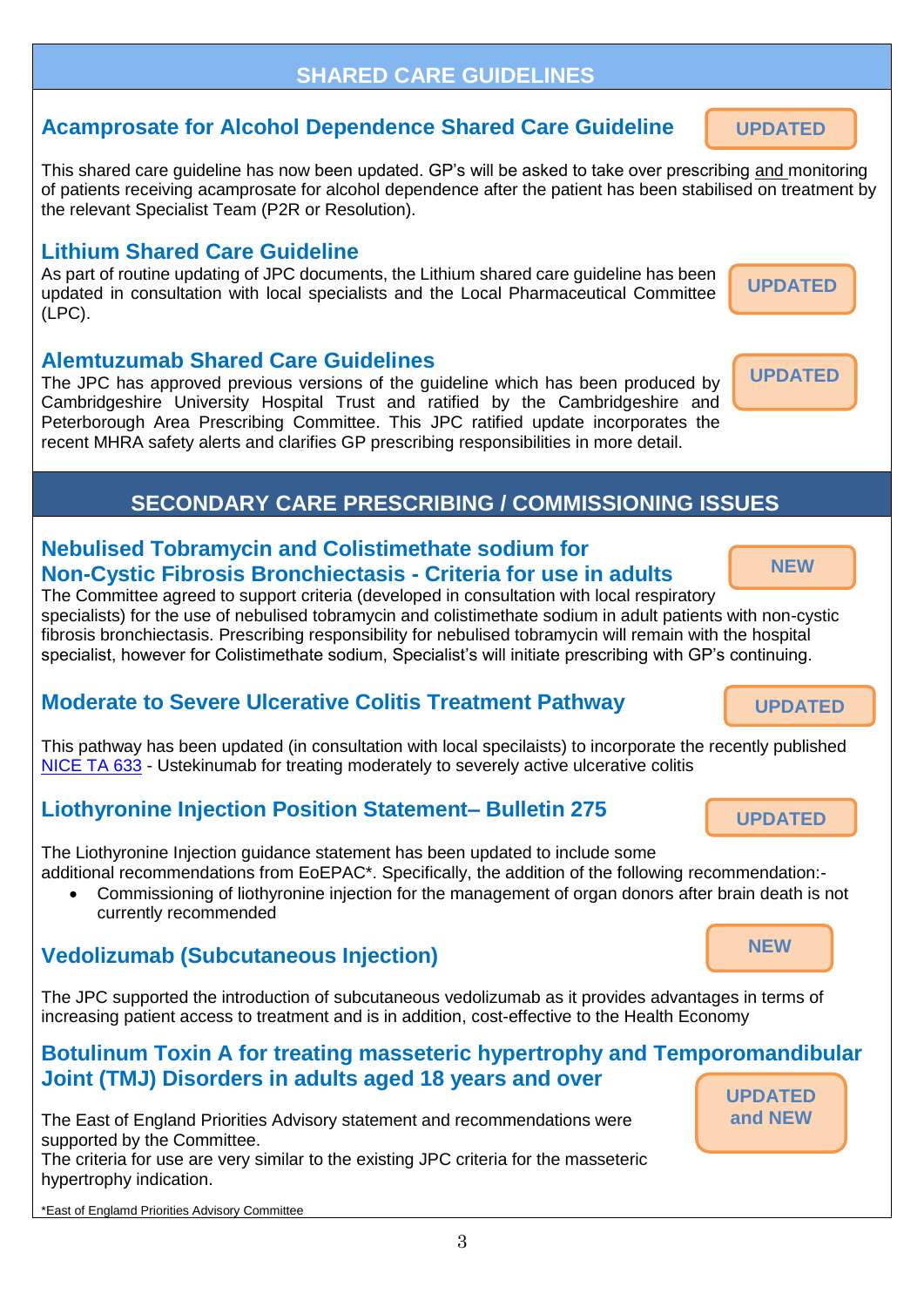### **NICE TECHNOLOGY APPRAISAL GUIDANCE and GUIDELINES ISSUED / UPDATED**

### **(CCG Commissioned items only)**

### **No positive CCG Commissioned NICE TA has been published since the last JPC Newsletter.**

#### **NICE Guidelines :-**

.

NICE have published several NICE Guidelines since July 2020 and these are all available on the main [NICE website](https://www.nice.org.uk/)

### **NICE COVID-19 Rapid Reviews/Information**

The Committee noted that NICE have continued to issue a series of covid 19 rapid reviews/information**:**– this information can be accessed from the NICE website [click here](https://www.nice.org.uk/covid-19)

## **SAFETY UPDATE**

### **Drug Safety Updates (DSU) and Patient Safety Alerts**

The MHRA Drug Safety Update for July and August 2020 were noted by the Committee for information and action.

### **[MHRA Drug Safety Update –](https://assets.publishing.service.gov.uk/government/uploads/system/uploads/attachment_data/file/905690/July-2020-DSU-PDF.pdf) July 2020**

- Systemically administered VEGF pathway inhibitors: risk of aneurysm and artery dissection.
	- Liposomal and lipid-complex formulations: name change to reduce medication errors

#### **[MHRA Drug Safety Update –](https://assets.publishing.service.gov.uk/government/uploads/system/uploads/attachment_data/file/912231/Aug-2020-DSU-PDF.pdf) August 2020**

- Stimulant laxatives (bisacodyl, senna and sennosides, sodium picosulfate) available over-the-counter: new measures to support safe use
- Clozapine and other antipsychotics: monitoring blood concentrations for toxicity
- Denosumab 60mg (Prolia): increased risk of multiple vertebral fractures after stopping or delaying ongoing treatment.

#### **(JPC Guidance on Denosumab for GPs to be updated to include this information).**

- Baricitinib (Olumiant▼): increased risk of diverticulitis, particularly in patients with risk factors
- Isotretinoin (Roaccutane▼): reminder of important risks and precautions
- Emollients and risk of severe and fatal burns: new resources available

In addition to the above, the Committee noted the MHRA Alert changes as follows:-

- National Patient Safety Alerts are back
- all safety-critical alerts for medicines and medical devices that require a system-wide response will be issued as National Patient Safety Alerts.
- CAS will now send the following as 'National Patient Safety Alerts'
	- Class 1 and 2 MHRA Drug Alerts
	- MHRA 'Dear Dr letters'

## **Additional Papers / issues considered by the Committee**